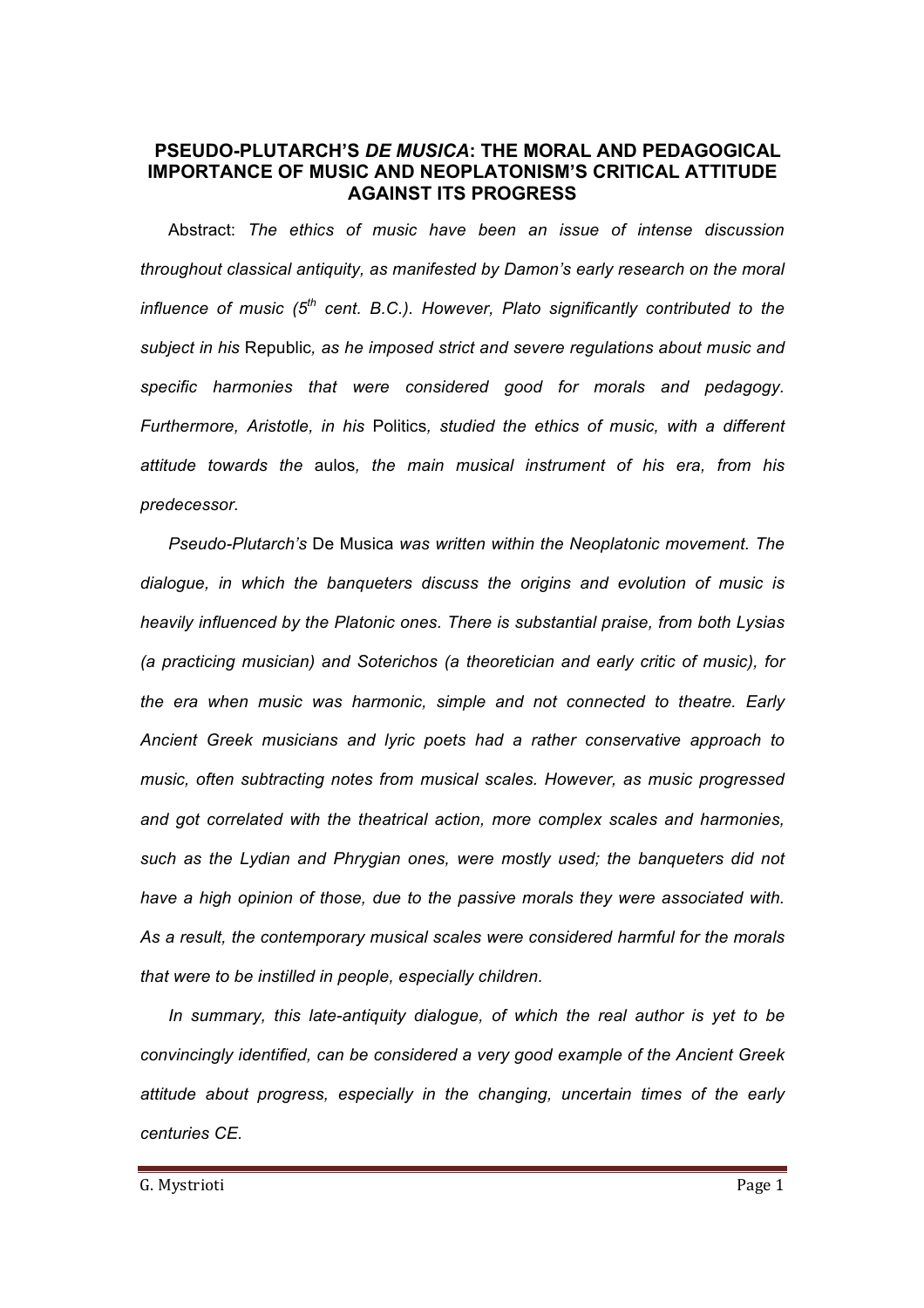#### **The Ethics of Music from Damon to Aristotle**

Ethics and music have always been a source of heated debate for the Ancient Greeks. In the  $5<sup>th</sup>$  c. BCE, Damon of Athens wrote a treatise about the ethics of music. Sadly, it has not survived. Since it is considered to have been a very important text on the subject, there is nothing I would not do to unearth it! Until that blessed opportunity comes, though, we can give solace through the  $14<sup>th</sup>$  book of Athenaeus' *Deipnosophists*, which preserves an excerpt from Heraclides of Pontos' treatise on music, in which he characterizes the musical harmonies according to their origin (Ionian, Aeolian, etc).

#### **Athen.** *Deip.* **14.264c**

Ἡρακλείδης δ' ὁ Ποντικὸς ἐν τρίτῳ περὶ Μουσικῆς οὐδ' ἁρµονίαν φησὶ δεῖν καλεῖσθαι τὴν Φρύγιον καθάπερ οὐδὲ τὴν Λύδιον. ἁρµονίας γὰρ εἶναι τρεῖς· τρία γὰρ καὶ γενέσθαι Ἑλλήνων γένη, Δωριεῖς, Αἰολεῖς, Ἴωνας.

Translation (by Charles Burton Gulick):

But Heraclides of Pontos in Book III on Music claims that it should not be referred to as Phrygian any more as Lydian; for there are three scales, inasmuch as there are three types of Greeks: Dorians, Aeolians, Ionians.

However, it seems that he mistakenly characterizes each harmony according to the morals of the people from whom it is considered to originate. He even goes as far as saying that the Phrygian and Lydian should not be considered as *harmonies*, because they were not associated with the three Greek tribes (e.g. the Aeolian harmony was considered to be haughty by Heraclides, since Aeolians were thought to be so).

#### **Athen.,** *ibid,* **14. 264d (continued)**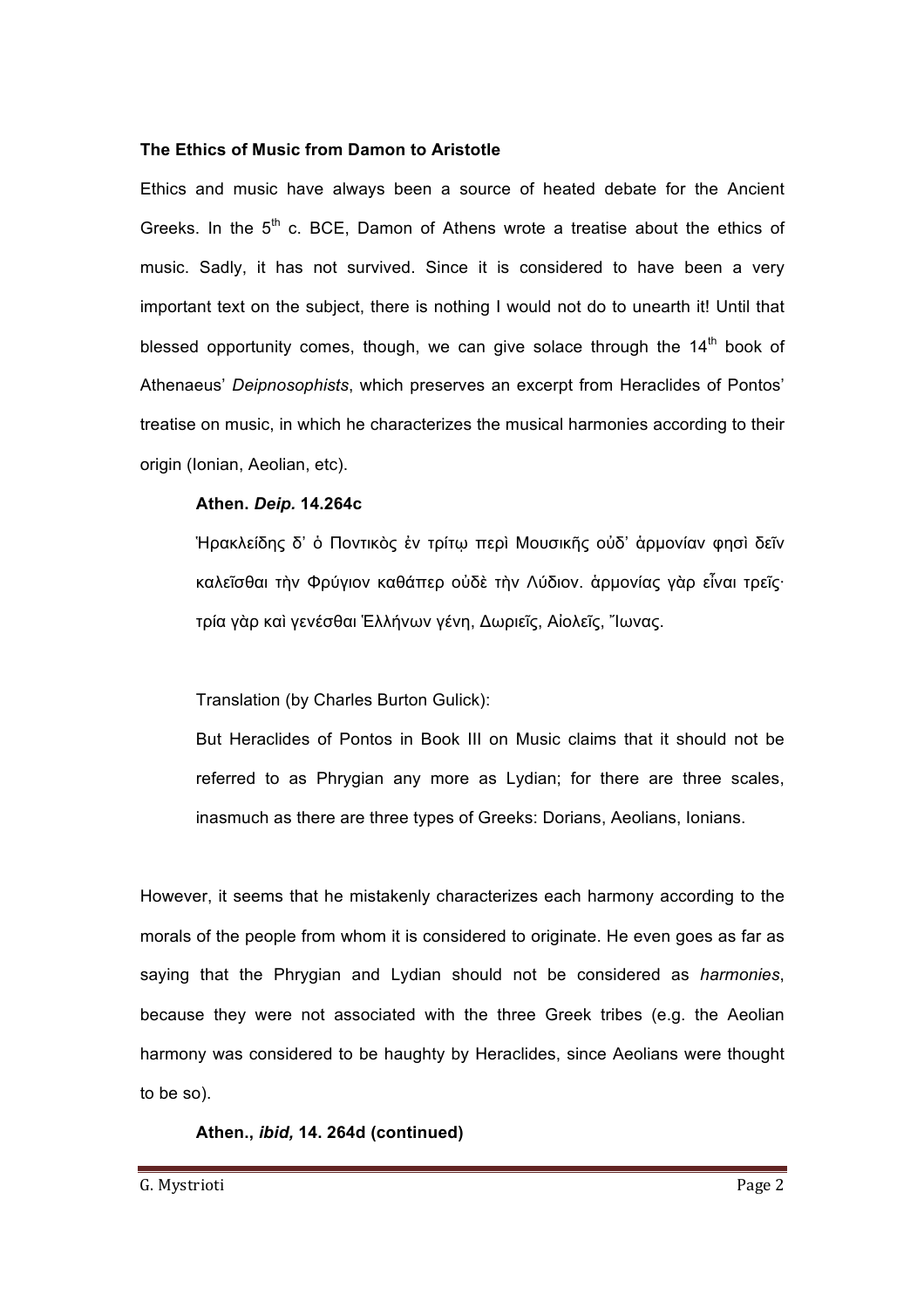Τὸ δὲ τῶν Αἰολέων ἦθος ἔχει τὸ γαῦρον

Translation (Gulick):

The Aeolic character is haughty

Despite this weakness, Heraclides' treatise, which has not survived, deserves more

than a mere mention due to its influence on pseudo-Plutarch. Furthermore, Damon's

impact is strong on Plato and pseudo-Plutarch, which means that there are some

references to his treatise.

Before moving on to Neoplatonism, though, we should first refer to Plato's theory.

Plato always considered music as the basis of a youth's education. Thus, attention should be paid to the quality of harmonies that would be taught, because those would reflect the laws and values of the Republic.

### **Plato,** *Rep.* **398e**

Τίνες οὖν θρηνώδεις ἁρµονίαι; Λέγε µοι: σὺ γὰρ µουσικός. Μυξολιδιστί, ἔφη, καὶ συντονολυδιστὶ καὶ τοιαῦταί τινες. Οὐκοῦν αὗται, ἦν δ' ἐγώ, ἀφαιρετέαι; ἄχρηστοι γὰρ καὶ γυναιξὶν ἅς δεῖ ἐπιεικεῖς εἶναι, µὴ ὅτι ἀνδράσι.

Translation (by Paul Shorey):

What, then, are the dirge-like modes of music? Tell me, for you are a musician. "The mixed Lydian", he said, "and the tense or higher Lydian, and similar modes". "These, then," said I, "we must do away with. For they are useless even to women who are to make the best of themselves, let alone to men".

Complex harmonies, such as the Lydian, were considered inappropriate for the education of the guardians and the flute was frowned upon, because of its use in tragedies. Harmonies, such as the Dorian, were commended for their morals, as Plato's main influence, Pythagoras, had already suggested.<sup>1</sup>

 $<sup>1</sup>$  Gorman (1979): 154.</sup>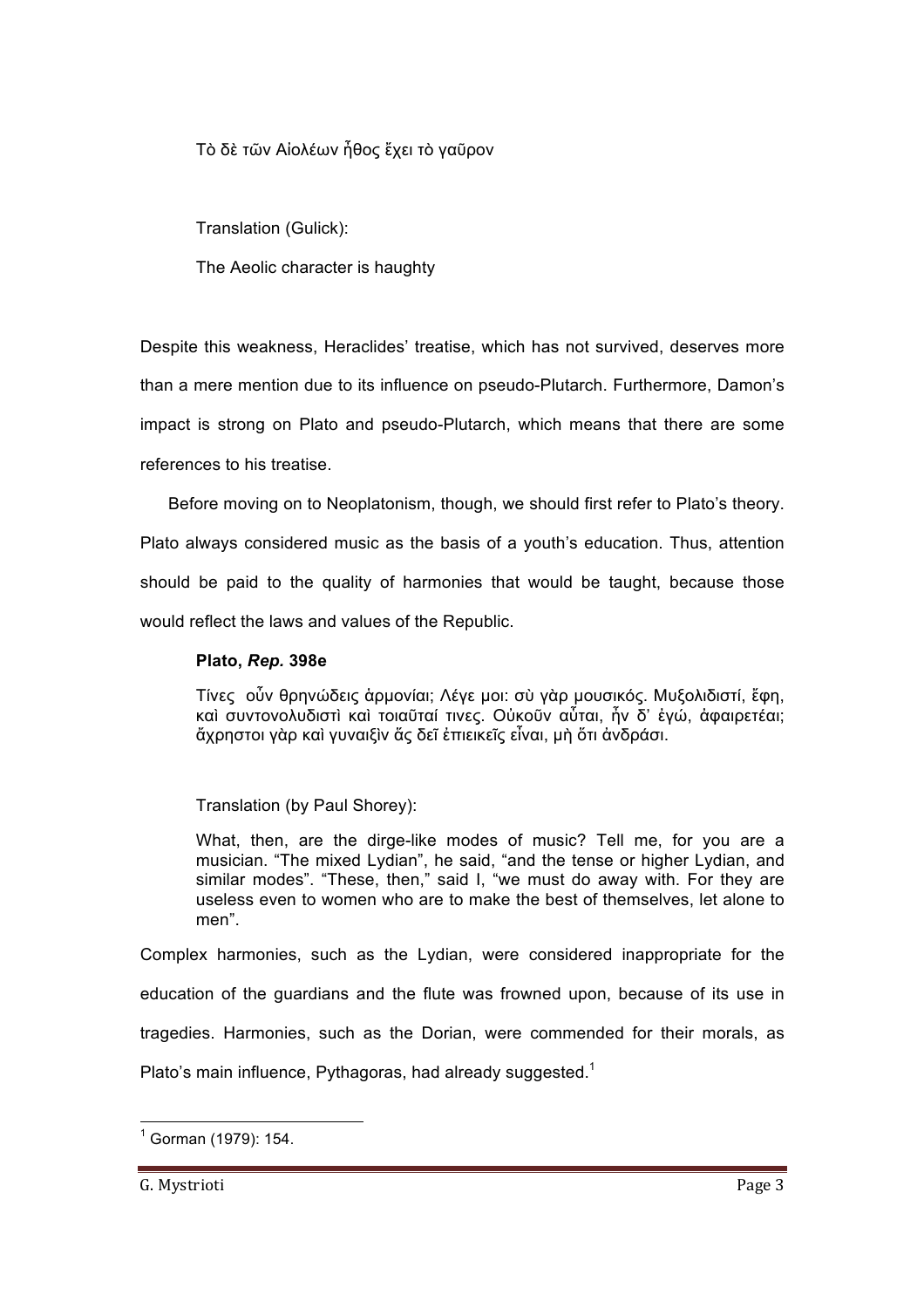### **Plato,** *ibid***. 399a**

Ταύταις οὖν, ὦ φίλε, ἐπὶ πολεµικῶν ἀνδρῶν ἐσθ' ὅτι χρήσῃ;

Οὐδαµῶς, ἔφη: ἀλλά κινδυνεύει σοι δωριστὶ λείπεσθαι καὶ φρυγιστί.

Translation (Shorey):

"Will you make any use of them for warriors?" "None at all", he said; "but it would seem that you have left the Dorian and the Phrygian".

However, Aristotle, in the 8<sup>th</sup> book of his *Politics*, criticized Plato for accepting the

Phrygian harmony, which contradicts his rejection of the flute. The contradiction is

even more obvious, because, as it was noticed, it was left along with the Dorian as

the most appropriate harmonies.

#### **Aristot.** *Pol***., 8. 1342a31-33**

ὁ δ' ἐν τῇ Πολιτείᾳ Σωκράτης οὐ καλῶς τὴν φρυγιστὶ µόνην καταλείπει µετὰ τῆς δωριστὶ, καὶ ταῦτα ἀποδοκιµάσας τῶν ὀργάνων τὸν αυλόν.

Translation (by Ernest Barker):

"Socrates" in the *Republic* makes the error of selecting the Phrygian mode as the only one to be kept along with the Dorian; and his error is the more striking, as previously, in dealing with instruments, he rejected the use of the flute.

Aristotle considered the teaching of the flute very difficult, because one had to be

already a professional musician in order to learn it. Furthermore, he disapproved of

professionalism and musical competitions; he thought they vulgarized music.

Practice of the flute was a suitable pastime for slaves, but not for freemen; as a

result, the flute is totally rejected as an educational tool.

#### **Aristot.** *ibid***, 8. 1341a18-20**

Οὔτε γὰρ αὐλοὺς εἰς παιδείαν ἀκτέον οὔτ' ἄλλο τι τεχνικὸν ὄργανον, οἷον κιθάραν κἂν εἴ τι τοιοῦτον ἕτερον ἔστιν, ἀλλ' ὅσα ποιήσει αὐτῶν άκροατὰς ἀγαθοὺς ἢ τῆς µουσικῆς παιδείας ἢ τῆς ἄλλης

Translation (by Ernest Barker)

Flutes should not be used in musical education; and we ought to avoid any other instrument which requires professional skill, such as the harp and all other such instruments.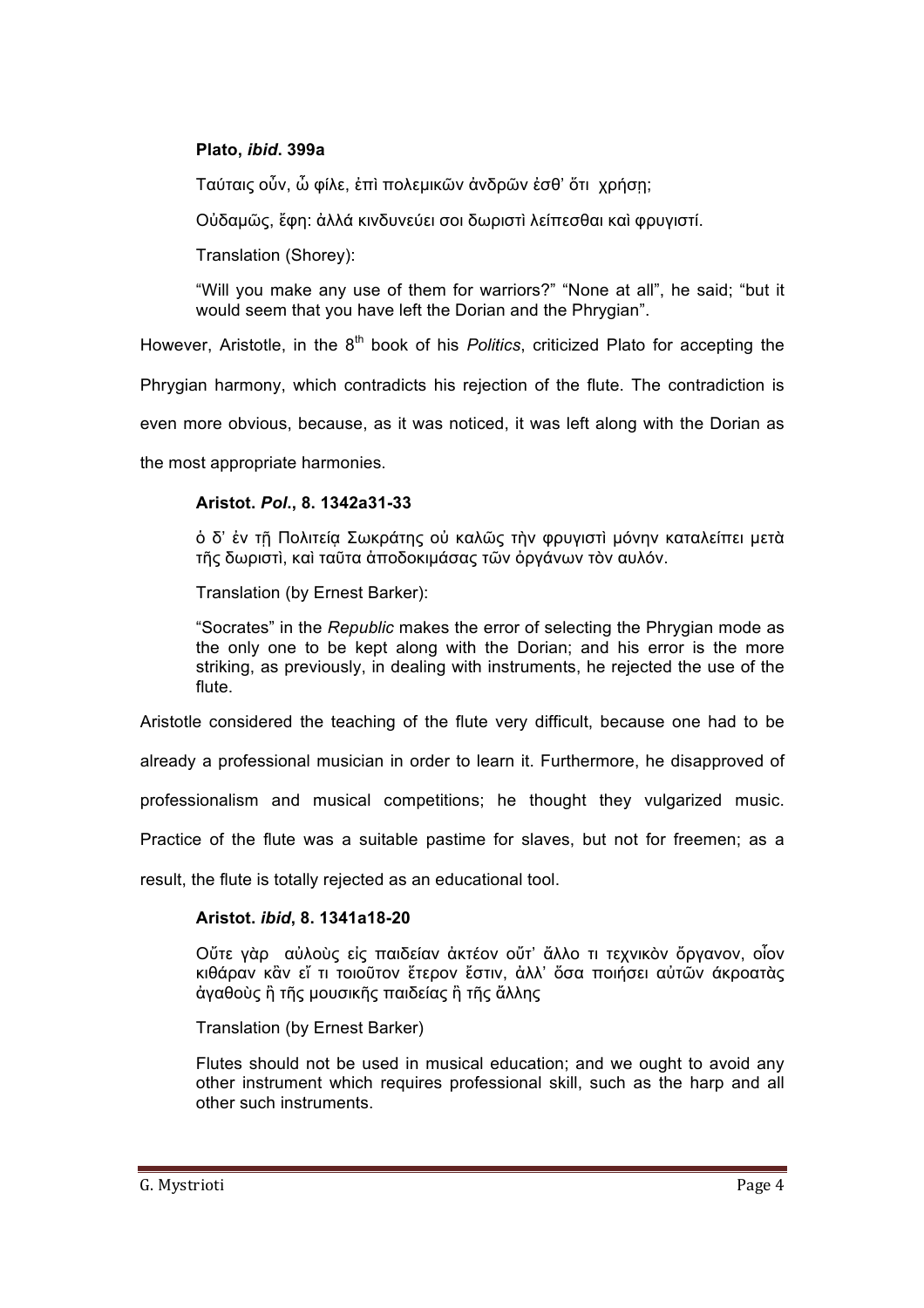However, there is common ground between Plato and Aristotle: musical education has to be carefully organized and strictly regulated.

### **The Debate about** *De Musica's Author and Era*

Pseudo-Plutarch's *De Musica* turns out to be enlightening, since not only does it discuss the morals of music at length, but it also describes the history of music in detail. Despite the weaknesses of this dialogue, such as the untidiness of the material, $<sup>2</sup>$  the work is very important and, in my opinion, underestimated. The</sup> dialogue was attributed to Plutarch and associated with his *Moralia*, but there are many clues, such as the Neoplatonic and didactic elements that indicate the text is not his. Archbishop Siamakis offers evidence that the dialogue was written by Plutarch of Athens around  $4<sup>th</sup>-5<sup>th</sup>$  cent. CE.<sup>3</sup> Lasserre argues that the author probably is Dionysius of Halicarnassus, $4$  and Gibson (2005), in her treatise about Aristoxenus, insists on the book being written in the  $1<sup>st</sup> - 2<sup>nd</sup>$  cent. CE. It is difficult to find out precisely who wrote it and when. However, there is no doubt that the Platonic influences are palpable.

The dialogue takes place in Onesicrates' house. This very fact confounds the issue about the real author, since Plutarch mentioned in the 8<sup>th</sup> book of his *Moralia* that Onesicrates the doctor organized a banquet attended by special guests. It is

 $2$  Winnington-Ingram (1928) mentions that the dialogue is misjudged, while Neubecker (1990) has no doubts about this work's value, despite it being mostly reduced to quoting other authors. Weil and Reinach (1900), in the introduction of their French translation of *De Musica*, explain in detail the weaknesses of the dialogue.

<sup>&</sup>lt;sup>3</sup> Siamakis (2005): 10-14 explains in detail the arguments that lead him to believe the dialogue should be attributed to Plutarch of Athens. He estimates that the dialogue was written between 180-400 CE, probably in the years between 390-410 CE, a period of intense teaching activity for Plutarch of Athens. There are other works of Plutarch of Athens mentioned, which contribute to the enhancement of his findings.

<sup>&</sup>lt;sup>4</sup> Lasserre (1954): 104 If Dionysius of Halicarnassus were the author, then the dialogue will have been written between 170-300 CE and no later than the second half of the  $2^{nd}$  cent. CE.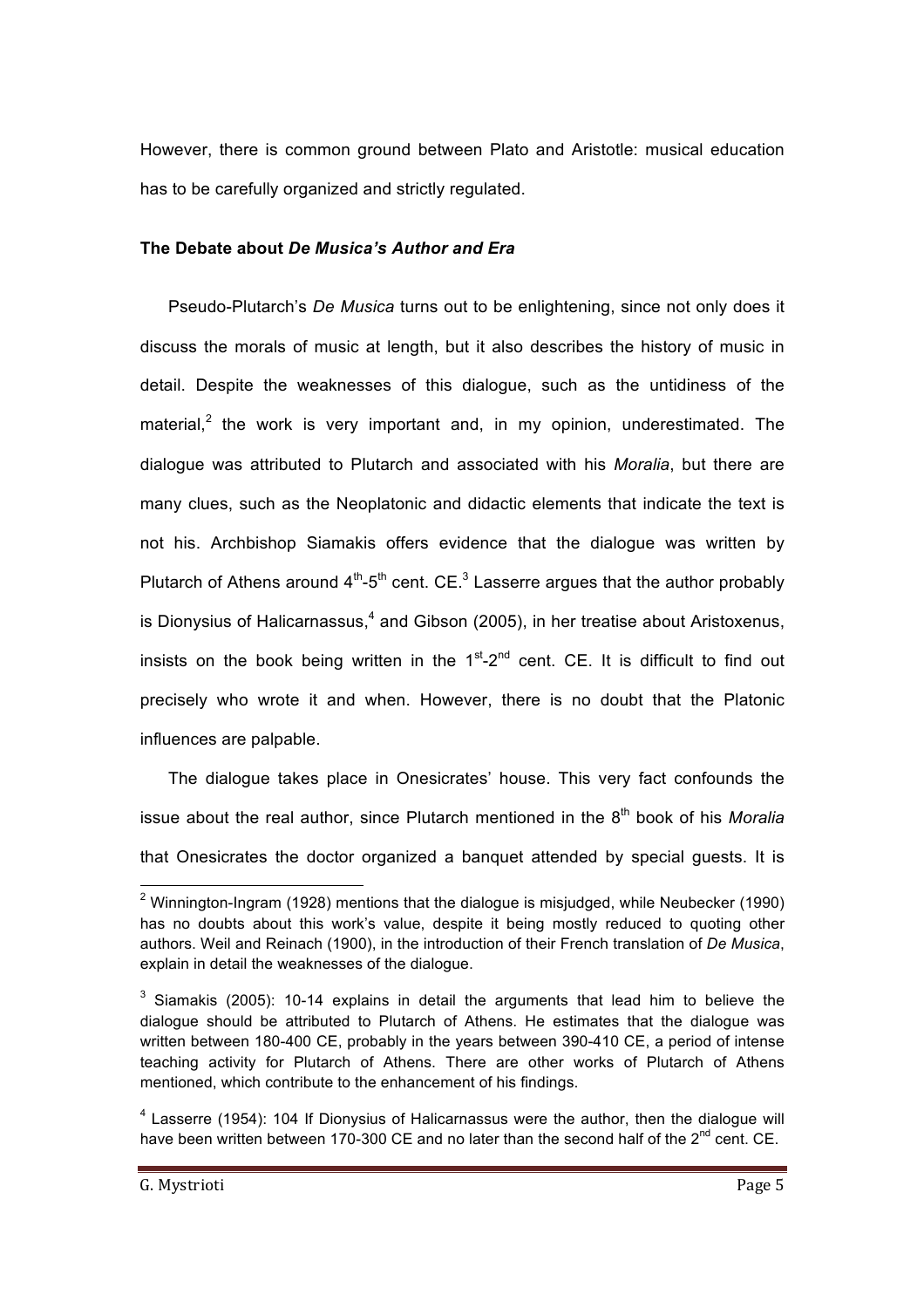possible that the author uses Onesicrates' name in order to create some kind of continuity. The author mentions that he was a guest in the banquet, but this may simply be a literary invention.

After setting the scene, the characters through which the reader will travel in time and explore the history of music appear. These are Lysias, a practicing musician, and Soterichos, an early theoretician and critic of music. The interesting aspect of this dialogue is that there is no disagreement between them; instead, they offer different perspectives, according to each other's profession, which serve in drawing the complete picture of the evolution of music.

# *De Musica***'s Sources, Influences and Contribution to the Discussion of Ethics and Music**

Lysias starts off by researching the origins of music. He mostly uses the knowledge derived from other authors, such as the aforementioned Heraclides of Pontos, who mentions Amphion as the introducer of citharodic poesis. Amphion was taught by his father, Zeus, and an epigraph of Sicyon testifies to it. Among the ancient musicians (*aoidoi*), we hear the names of Phemius, Demodocus and Thamyris. Terpandrus introduced the citharodic nomes. The citharodic nomes (νόµοι, which implies that they were created with strict regulations) were drawn in epic metres and dithyrambic style in order not to break the rules.

#### **Ps. Plut.,** *De Mus***. 1133b**

Τὸ δ' ὅλον ἡ µὲν κατὰ Τέρπανδρον κιθαρῳδία καὶ µέχρι τῆς Φρύνιδος ἡλικίας παντελῶς *ἁπλῆ* τις οὗσα διετέλει

Translation (by William W. Goodwin):

Now the music appropriated to the harp, such as it was at the time of Terpander, continued in all its *simplicity*, till Phrynis grew into esteem.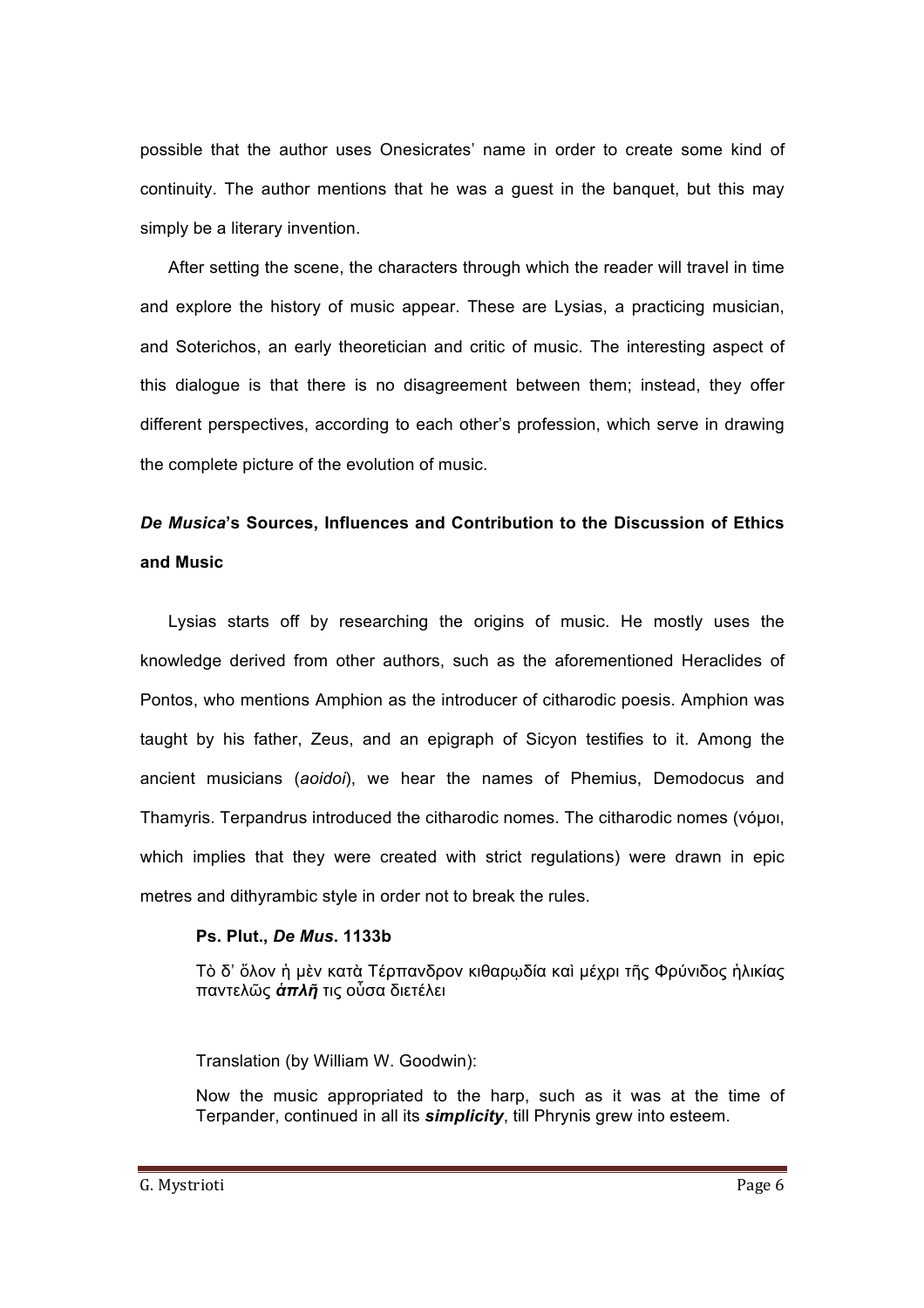The praise of the simplicity of the Old music is already apparent. Crexus, Timotheus and Philoxenus are noted for their rejection of that simplicity. These names are possibly representatives of the New Dithyramb, which appeared in  $5<sup>th</sup>$  cent. BCE.<sup>5</sup>

#### **Ps. Plut., ibid***,* **1135 c-d**

Κρέξος δὲ καὶ Τιµόθεος καὶ Φιλόξενος καὶ οἱ κατ' αὐτοὺς τὴν ἡλικίαν γεγονότες ποιηταὶ φορτικώτεροι και φιλόκαινοι γεγόνασι, τὸν φιλάνθρωπον καὶ θεµατικὸν νῦν ὀνοµαζόµενον τρόπον διώξαντες: τὴν γὰρ ὀλιγοχορδίαν καὶτὴν **ἁπλότητα** καὶ σεµνότητα τῆς µουσικῆς παντελῶς **ἀρχαϊκὴν** εἶναι συµβέβηκεν.

Translation (Goodwin):

But Crexus, Timotheus, and Philoxenus, and those other poets of the same age, growing more arrogant and studious of novelty, affected those other manners now called Philanthropic and Thematic. For now the fewness of strings and the plainness and the majesty of the old music are looked upon as absolutely out of date.

Soterichos' part is almost twice as long as Lysias', which is indicative of the dialogue's aim. Lysias recognizes his expertise and Soterichos is encouraged to participate and speak.

Soterichos makes it clear that music has divine origins. Apollo did not only invent the *kithara*, but also the *aulos*. The statue of Apollo in Delos gives a proof of that, as it shows the god holding a bow in his right hand and in his left the three Graces. The first of them holds a lyre, the second one has flutes, and the third one has a pipe (flute of Pan) at her mouth (apparently the statue has not survived). Since those ancient times, though, things have changed, as music became part of theatrical action and harmonies became more complex. The ones that are mostly used in theatre are the Lydian and the Mixolydian, which Soterichos criticizes as "fit for lamentations" and "fit for tragedies", respectively:

 $<sup>5</sup>$  Neubecker (1990) mentions that Pratinas (if the assertion is his) criticized the progressive</sup> trends in music which started in  $5<sup>th</sup>$  cent. BCE, writing that the flute had become more important than the song itself.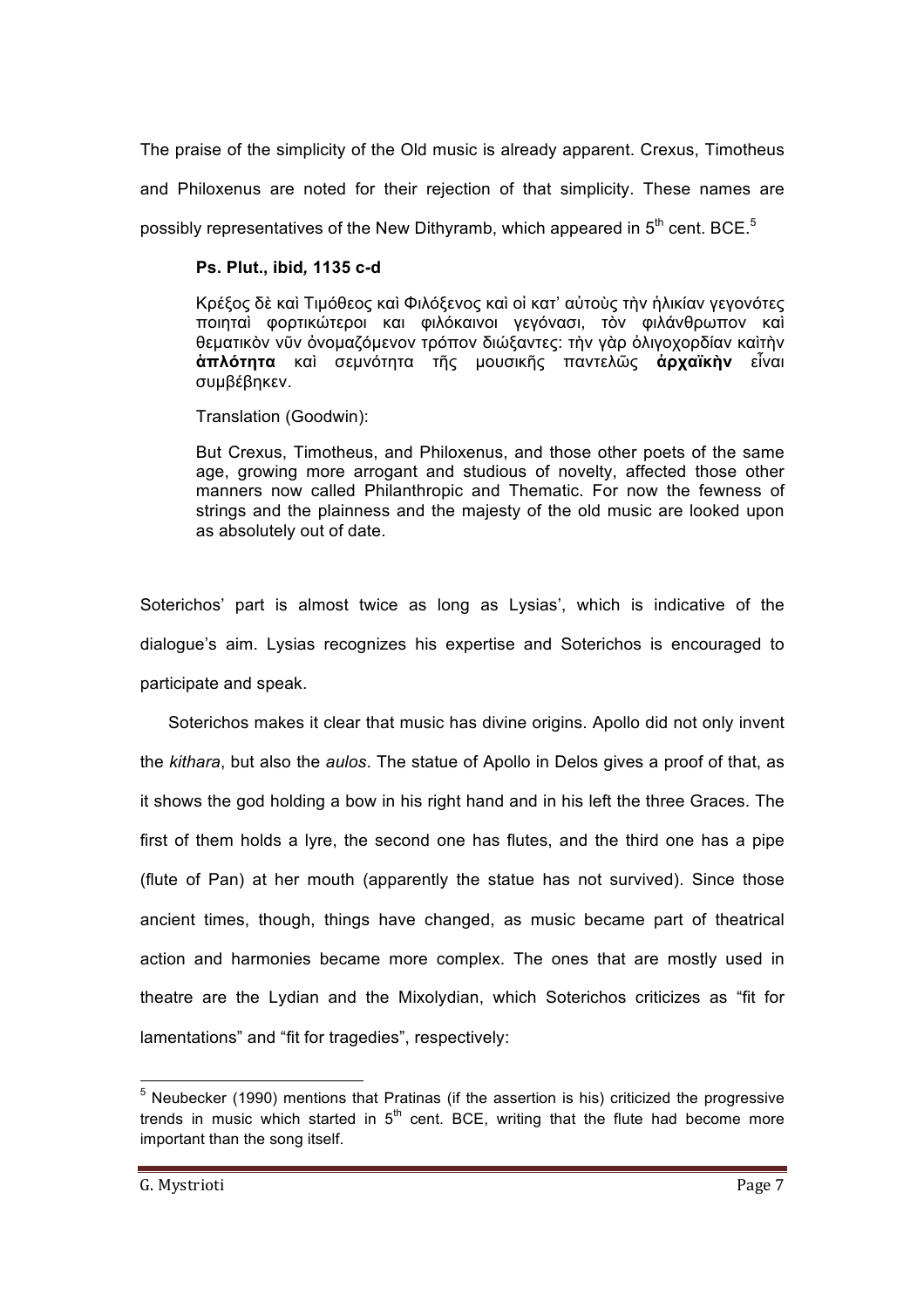#### **Ps. Plut., ibid. 1136bc**

Τοιγάρτοι Πλάτων ἐν τῶ τρίτω τῆς Πολιτείας δυσχεραίνει τῆ τοιαύτη μουσικῆ: τὴν γοῦν Λύδιον ἁρµονίαν παραιτεῖται, ἐπειδὴ ὀξεῖα καὶ ἐπιτήδειος πρὸς θρῆνον … καὶ ἡ Μιξολύδιος δὲ παθητικὴ τίς ἐστι, τραγῳδίαις ἁρµόζουσα.

Translation (Goodwin):

Which Plato rejects in the third book of his commonwealth, refusing the Lydian harmony as *fit only for lamentations*…the mixed Lydian *moves the affections, and is fit for tragedies.*

It is important to emphasize that the more complex harmonies existed long before they were used in tragedy or in the New Dithyramb. Thus, the ancient musicians preferred to use the simpler ones, to the point of subtracting notes instead of adding new ones (this makes the spondeion scale), $<sup>6</sup>$  not because of ignorance of the more</sup> complex ones. They would mostly pay attention to the moral implications the scales would have on the listeners: the simpler, the better.

#### **Ps. Plut.,** *ibid***. 1137ab**

Οὐδὲ δι' ἄγνοιαν οἱ περὶ Ὄλυµπον καὶ Τέρπανδρον καὶ οἱ ἀκολουθήσαντες τῇ τούτων προαιρέσει περιεῖλον τὴν πολυχορδίαν τε καὶ ποικιλίαν … ὀλιγόχορδα γὰρ ὄντα καὶ ἁπλᾶ διαφέρει τῶν ποικίλων καὶ πολυχόρδων

Translation (Goodwin):

Nor was it out of ignorance that Olympus and Terpander and those who came after them would not admit of larger instruments and more variety of strings … For, being *plain* and without more than three strings, they so far excelled those that were more numerously strung.

Soterichos uses Plato as his point of reference, enhancing the Neoplatonic element in the dialogue. Plato conceived the theory of the two middles (µεσότητες) that should exist in order to create harmony between the four natural elements. Musical harmony should correlate with the harmony of the soul. Even Aristotle considered harmony as heavenly, because it had a divine, noble and angelic nature.

 $6$  Winnington-Ingram (1928): 84.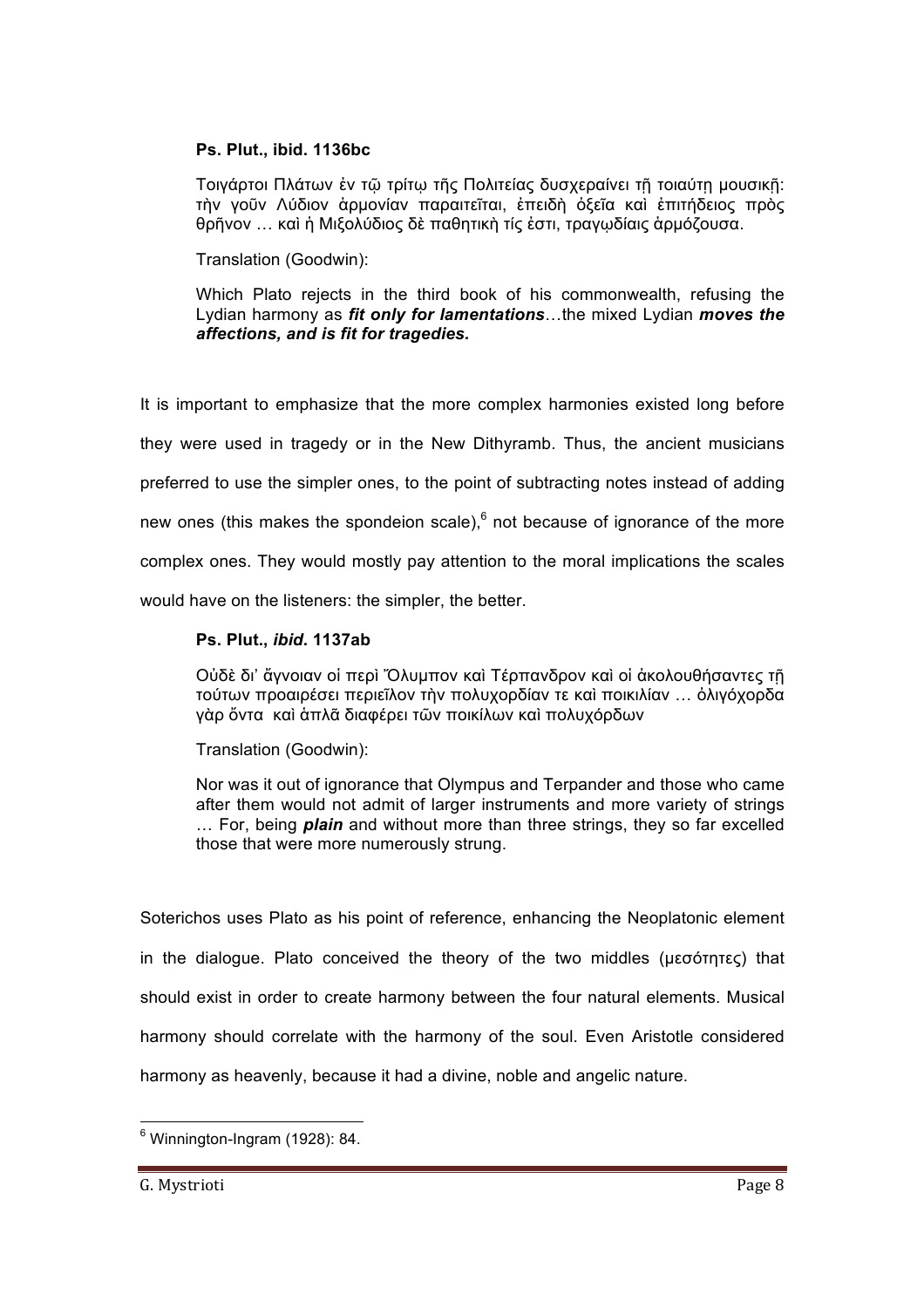However, the progress in music set the concept of harmony aside, and the morals became looser. The new musicians tended to show off their skills by trying to change the νόμοι and were mostly active in the theatre, unlike the old days, when music was at the service of education and the worship of the gods.

### **Ps. Plut.,** *ibid.* **1140ef**

ἐπὶ µέντοι τῶν καθ' ἡµᾶς χρόνων τoσοῦτον ἐπιδέδωκε τὸ τῆς διαφθορᾶς εἶδος, ὥστε τοῦ µὲν παιδευτικοῦ τρόπου µηδεµίαν µνείαν µηδ' ἀντίληψιν εἶναι, πάντας δὲ τοὺς µουσικῆς ἁπτοµένους πρὸς τὴν θεατρικὴν προσκεχωρηκέναι µοῦσαν.

Translation (Goodwin):

But in our age is such another face of new inventions, that there is not the least remembrance or care of that use of music which related to education; for all our musicians make it their business to court the theatre Muses, and study nothing but compositions for the stage.

The comedians, especially Pherecrates and Aristophanes, satirized New Music and

its morals, especially Philoxenus, one of its main representatives. In Pherecrates'

passage, Music tells Justice about the mistreatment she endured from various

musicians, and refers to Philoxenus as the vilest, since he throws her off the ground

with his twelve (!) strings:

#### **Ps. Plut.,** *ibid.***, 1141f-1142a**

«Ὀ δὲ Τιµόθεὸς µ', ὦ φιλτάτη, κατορώρυχε καὶ

διακέκναικ'αίσχιστα».

Translation (Goodwin):

But then Timotheus with his freaks

Furrowed my face, and ploughed my cheeks.

In Aristophanes, Music is angry against Philoxenus, because he introduced lyric verses in cyclic choruses and used disharmonious metres:

**Ps. Plut.,** *ibid.***, 1141f-1142a**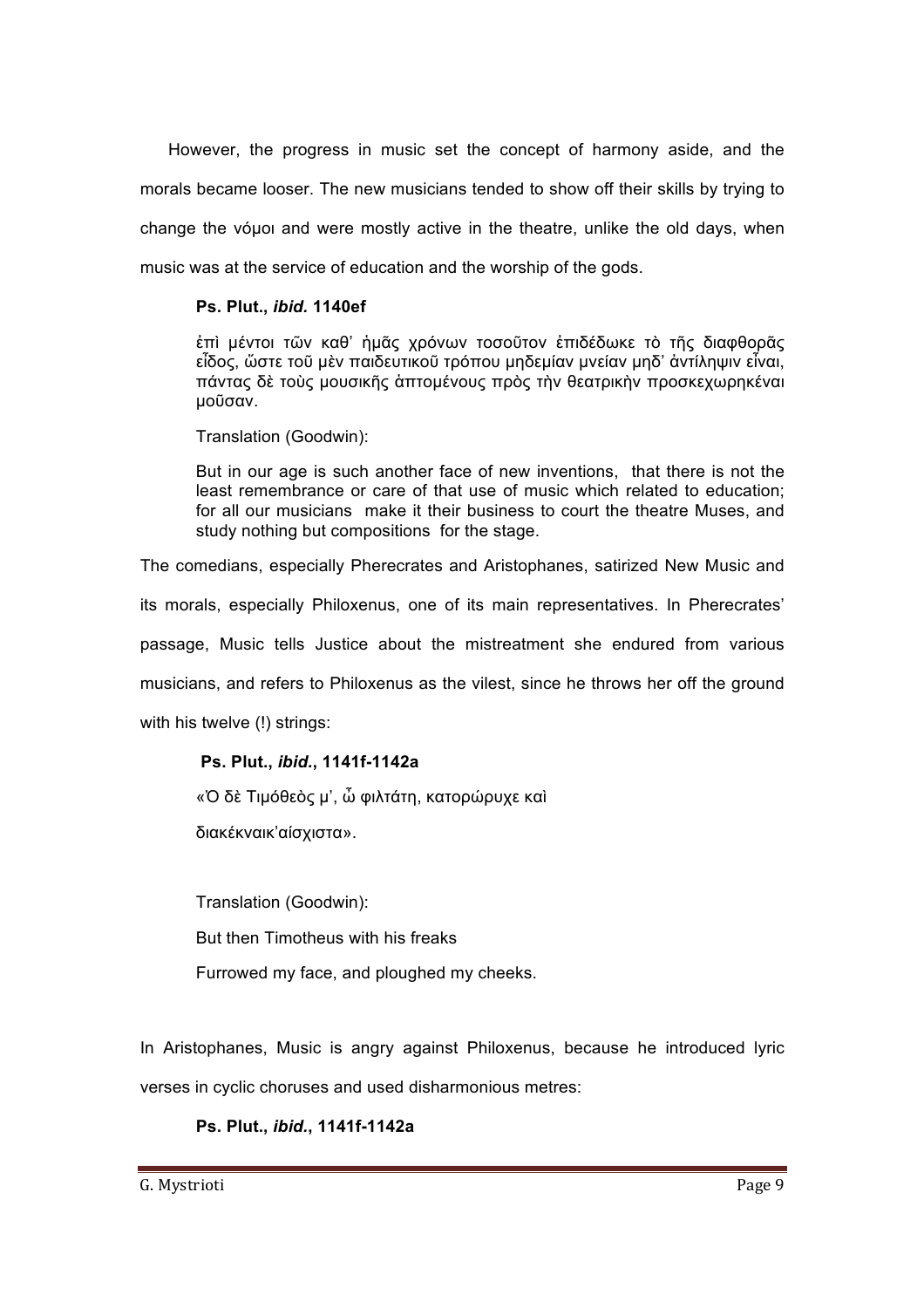ἐξαρµονίους ὑπερβολαίους , τ' ἀνοσίους Καὶ νιγλάρους , ὥσπερ τε τὰς ῥαφάνους ὅλην Καµπῶν µε καταµέστωσε.

Translation (Goodwin): He filled me with discordant measures airy, Wicked Hyperbolaei and Niglari; And to uphold the follies of his play Like a lank radish bowed me every way.

The correlation of music and morals is evident by a passage in the *Iliad*, where Achilles played the lyre singing about the glories of heroes, in order not to lose his bravery and integrity as he had distanced himself from the battle.

**Hom.** *Il.* **9. 185-189** Μυρµιδόνων δ' ἐπὶ τε κλισίας καὶ νῆας ἱκέσθην, Τὸν δ' εὗρον φρένα τερπόµενον φόρµιγγι λιγείῃ Καλῇ δαιδαλέῃ, ἐπὶ δ' ἀργύρεον ζυγὸν ἦεν, Τὴν ἄρετ' ἐξ ἐνάρων πόλιν Ἠετίωνος ὀλεσσας: Τῇ ὅ γε θυµὸν ἔτερπεν, ἄειδε δ' ἄρα κλέαν ἀνδρῶν.

Translation (by A. T. Murray):

And they came to the huts and the ships of the Myrmidons, and found him delighting his soul with a clear-toned lyre, fair and richly-wrought, whereon was a bridge of silver; this had he taken from the spoil when he laid waste the city of Eetion. Therewith was he delighting his soul, and he sang of the glorious deeds of warriors;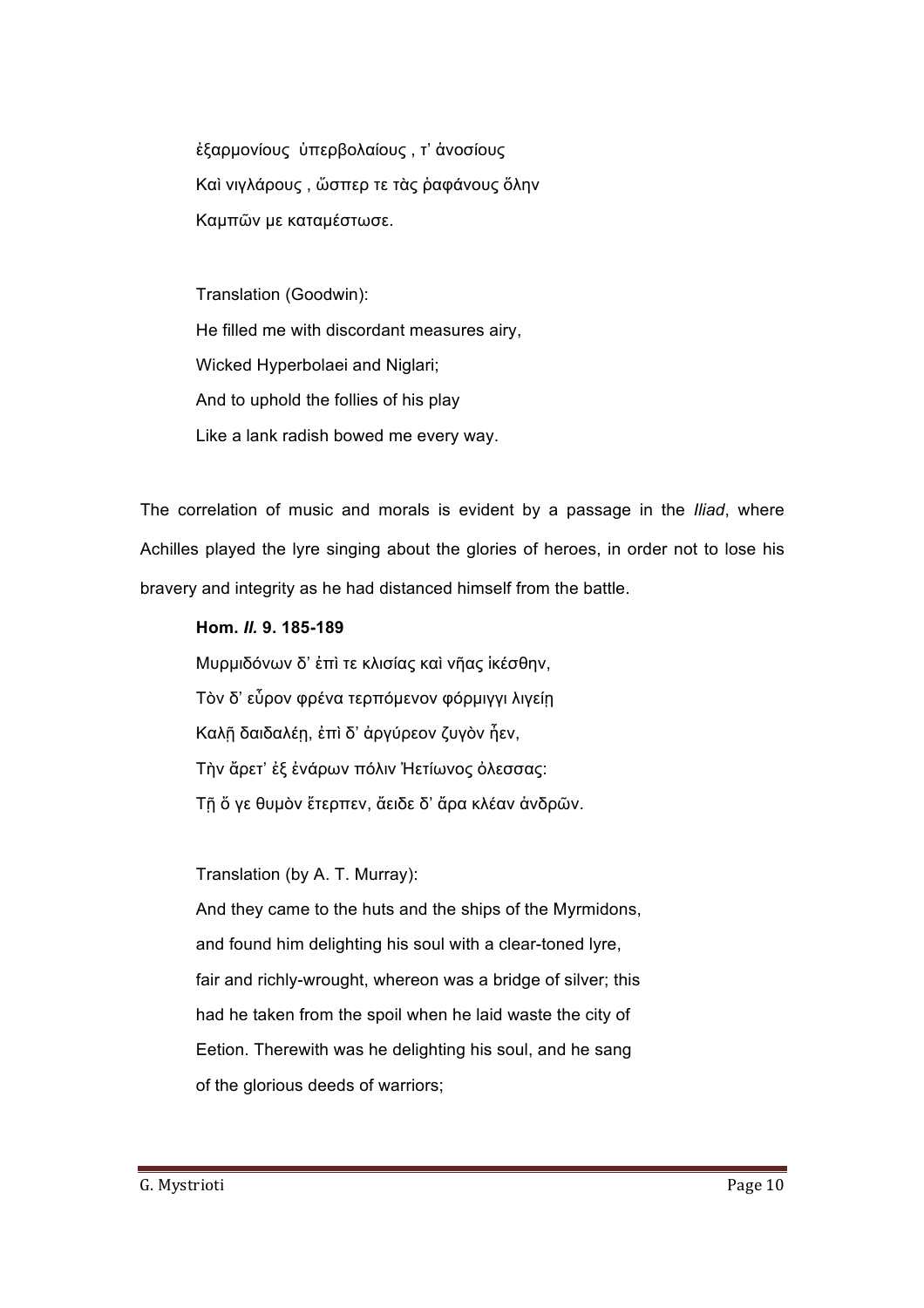Music used to have healing effects, as evidenced by the examples of Odysseus (*Od*. 19.457), who was cured with chants, the Achaeans who sang a paean in order to calm Apollo down and have him stop the disease that had hit them (*Il*. 1.472-4), and Thales of Crete, who cured an epidemic with the aid of music.

# **Ps. Plut.,** *De Mus.* **1146c**

Καὶ Θαλήταν τὸν Κρῆτα, ὅν φασι κατά τι πυθόχρηστον

Λακεδαιµονίους παραγενόµενον διὰ µουσικῆς ἰάσασθαι ἀπαλλάξαι τε τοῦ κατασχόντος λοιµοῦ τὴν Σπάρτην

Translation (Goodwin):

And Thaletas of Crete, of whom Pratinas writes that, being sent for by the Lacedaemonians by advice of the oracle, he freed the city from a raging pestilence.

Furthermore, Aristoxenus considered music to be the antidote to the strong wine

served in banquets, aiding in the morals remaining intact: $<sup>7</sup>$ </sup>

#### **Ps. Plut.,** *ibid***., 1146f-1147a**

Ἀριστόξενος ἐκεῖνος γὰρ ἔλεγεν εἰσάγεσθαι µουσικὴν, παρ' ὅσον µὲν οἶνος σφάλλειν πέφυκε τῶν ἅδην αὐτῷ χρησαµένων τὰ τε σώµατα καὶ τὰς διανοίας: ή δὲ μουσικὴ τῇ περὶ αὑτὴν τάξει τε καὶ συμμετρία εἰς τὴν ἐναντίαν κατάστασιν ἄγει τε καὶ πραΰνει.

Translation (Goodwin):

To which our Aristoxenus agrees, who alleges that music was introduced at banquets for this reason, that as wine intemperately drunk weakens both the body and mind, so music by its harmonious order and symmetry assuages and reduces them to their former constitution.

#### **Music and Morals: an Issue Relevant even in Modern Times**

<u> 1989 - Johann Stein, mars et al. 1989 - Anna ann an t-Anna ann an t-Anna ann an t-Anna ann an t-Anna ann an t-</u>

 $<sup>7</sup>$  Plato, in his *Laws* (790e-791a) mentions that the flute of Pan was used to calm down the ecstatic</sup> state of Dionysus' followers.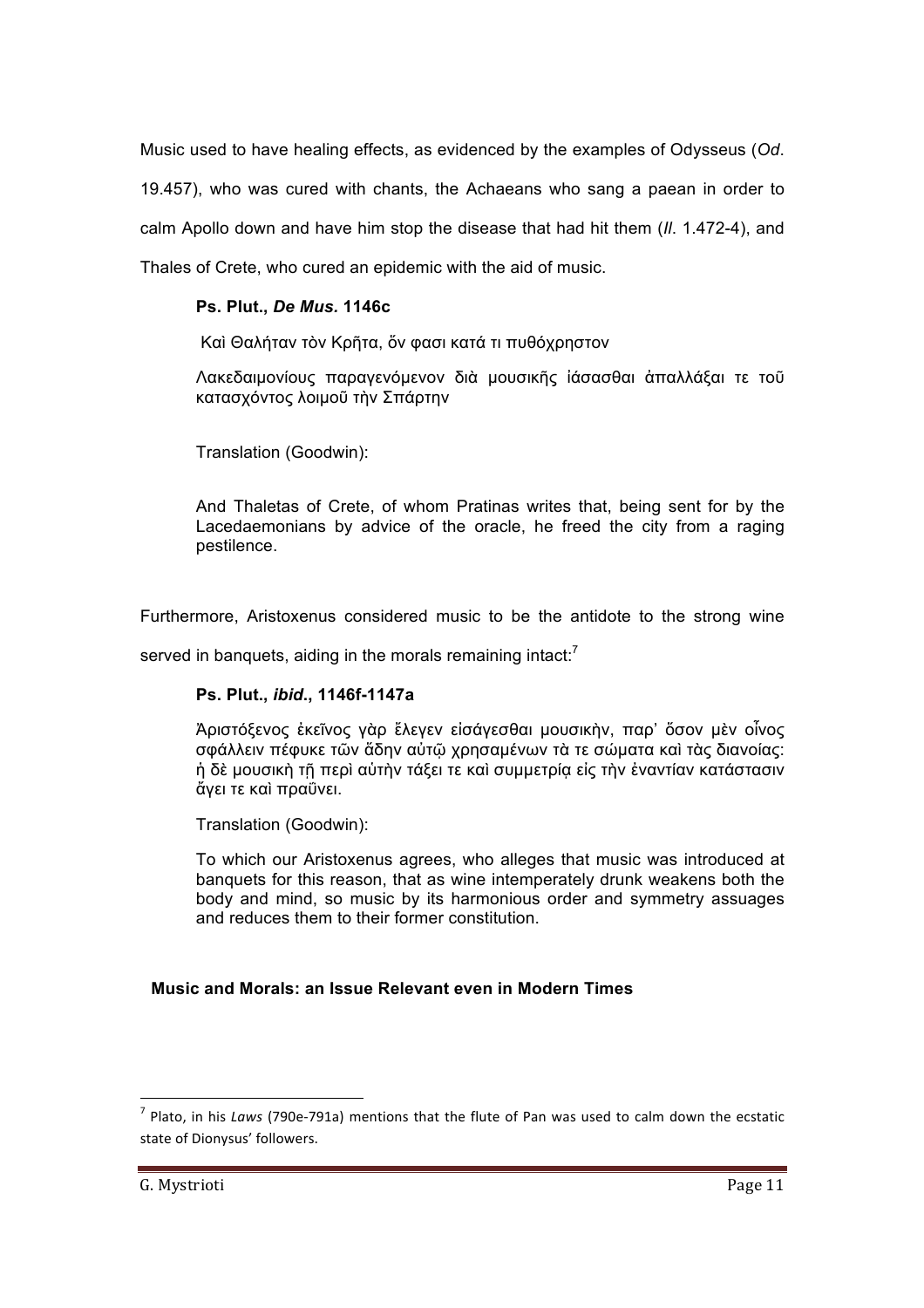The whole issue of the progress of music and morals regained its heat in the early centuries CE. The ancient world was irreversibly changing, despite the violent attempts of the Roman emperors to persecute Christians as a preventive measure against the flux of history. Especially if the dialogue was written on  $4<sup>th</sup>$ -5<sup>th</sup> cen. CE, it would coincide with the era the Roman Empire was rapidly losing momentum in favor of the burgeoning Byzantine one, indicating the transition from antiquity to Christianity. Neoplatonism heavily influenced Christianity, but it was still strongly attached to the ancient world.

It is very likely that the New Music could not have been as harmful as it was considered, since it was associated with tragedy, one of the highest creations of humanity. However, Plato criticized tragedy and its music, because he knew very well the impact it had on the audience's psychology.

The debate about the progress of music and its morals did not settle during late antiquity. In the 1980s, a time of great change, heavy metal music was emerging and setting itself apart from the norm. Especially after Iron Maiden's *Number of the Beast* was released in 1982, the heated discussion about music and its influence on youth reemerged in full force. However, the issue was not dealt with the philosophical approach that the ancients would take, but with moral panic: burning of the albums, conspiracy theories about hidden messages which can be heard by playing the record in reverse, to name but a few. Events came to a head when the PMRC (Parents Music Resource Centre) was formed in 1985, attempting to censor music. It is because of that institution that the "Parental Advisory Explicit Content" stickers started appearing on the albums. Judas Priest were taken to trial because two of their fans committed suicide; they were considered to be "bad influences" for the young, because allegedly they were using subliminal messages. Dee Snider from Twisted Sister defended heavy metal in court and in front of the PMRC. Even this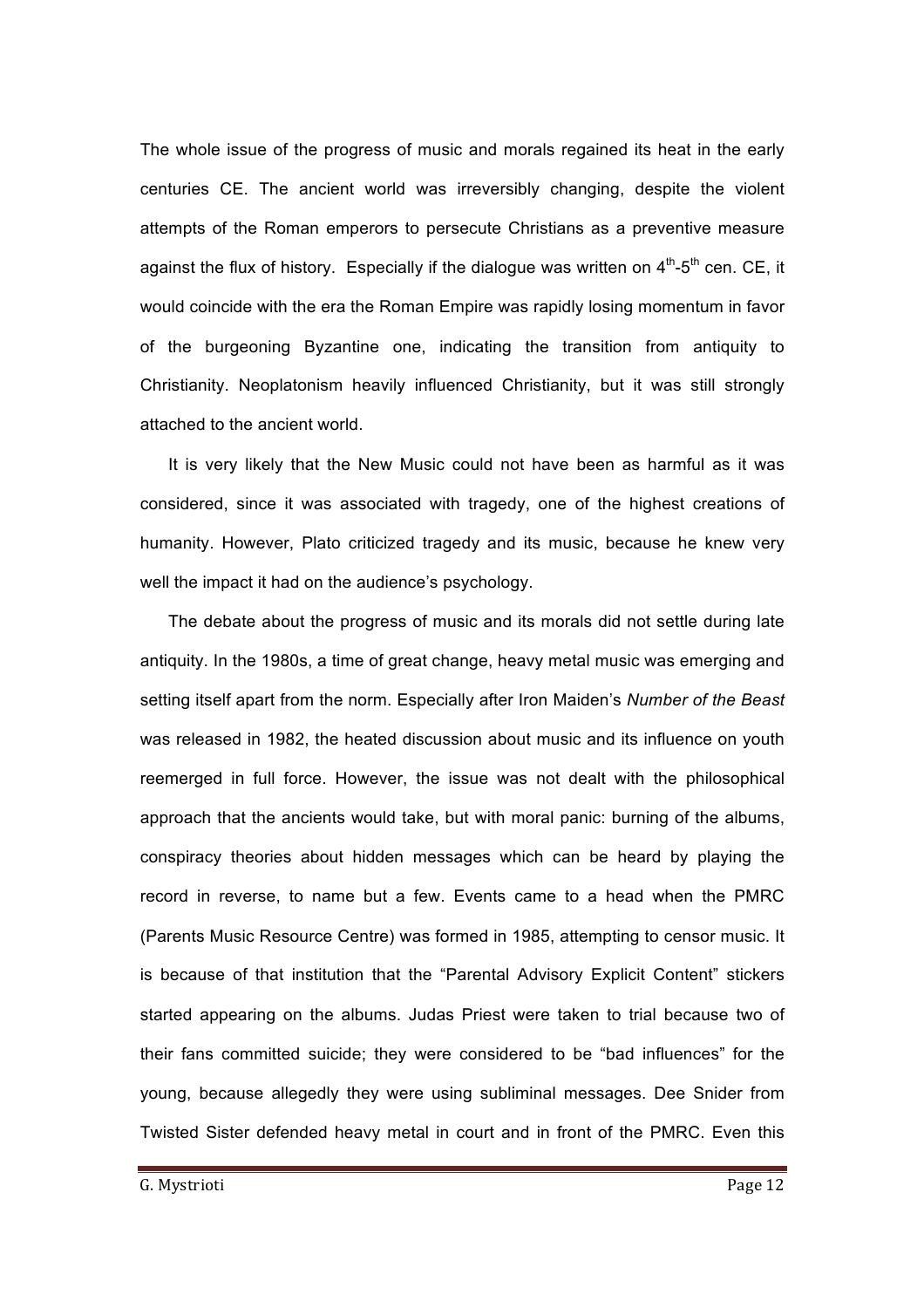example proves that the discussion about the relationship between music and morals instilled on the young is not over.

G. MYSTRIOTI

National and Kapodistrian University of Athens-Faculty of Philology

gmystr@phil.uoa.gr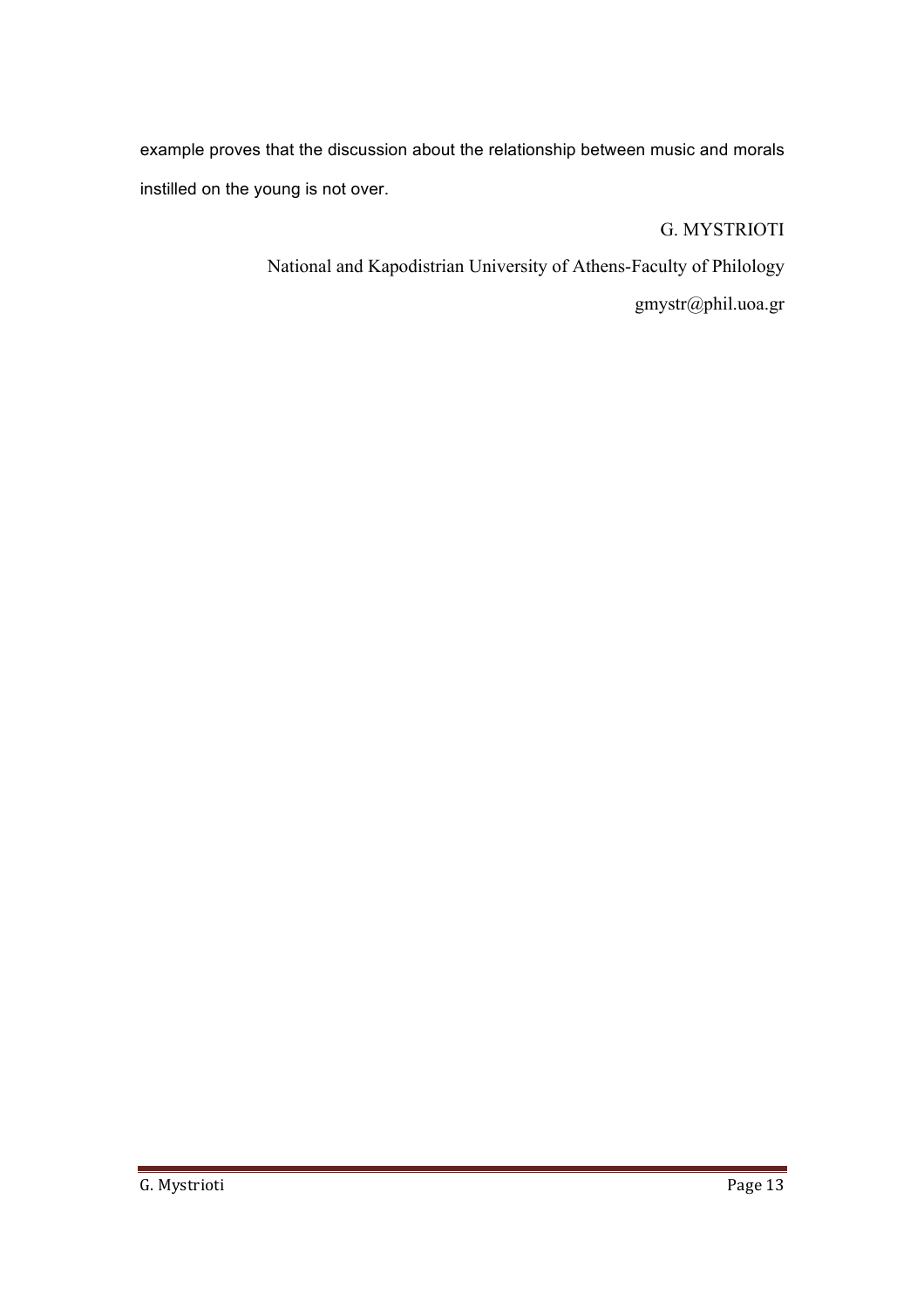# **Bibliography**

Barker, E. (1998) *Aristotle: Politics* (ed. R.F. Stalley), Oxford.

Bowman, W. D. (1998) *Philosophical Perspectives on Music*, Oxford.

Gibson, S. (2005) *Aristoxenus of Tarentum and the Birth of Musicology* (edd. Dirk Obbink, Andrew Dyck), New York and London.

Gorman, P. (1979) *Pythagoras: A Life*, London:.

Lasserre, F. (1954) *Plutarque De la Musique*, Lausanne.

Lippman, E. A. (1964) *Musical Thought in Ancient Greece,* New York.

Neubecker, A. J. (1990) *Altgrichische Musik 1958-1986*, Gottingen.

Weil, H. – Reinach, T. (1900) *Plutarque De la Musique*, Paris.

White, N. P. (1979) *A companion to Plato's Republic*, Oxford.

Winnington-Ingram, R. P. (1928) "The Spondeion Scale. Pseudo-Plutarch De Musica, 1134f-1135b and 1137b-d", *CQ* 22, 83-91.

Πέλµαν, Ε. (2000) *Δράµα και µουσική στην αρχαιότητα* (Poehlmann, *Drama and Music in Antiquity*) µτφρ. Ιωάννα Σπηλιοπούλου, Αθήνα.

Σιαµάκης, Α. Γ. (2005) *Πλουτάρχου Αθηναίου Περί Μουσικής* (Siamakis, *Plutarch of Athens' De Musica)*, Αθήνα.